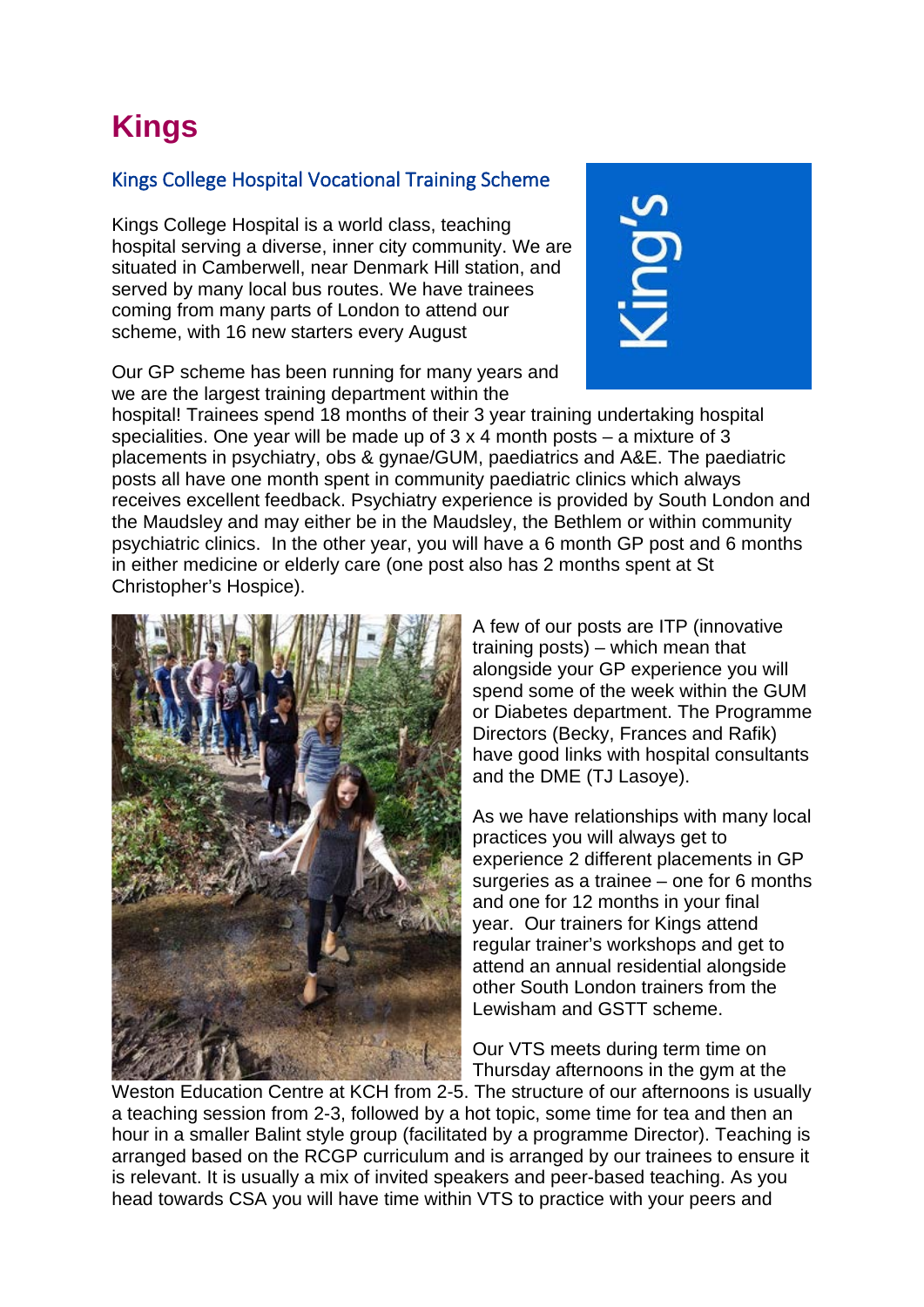receive feedback from your PDs as to how you are getting on. The Kings VTS has an excellent success rate at both AKT and CSA.

There are reps roles available every year (LMC; BMA; RCGP; Kings reps) and we have social reps who organise a Christmas dinner complete with secret santa – it's your VTS and we encourage you to get involved.

We have run a residential every September– allowing us to spend time as a whole scheme, planning educational sessions for the year and forming supportive relationships. We also have an away day at the end of each term – recent days have included themes such as access/newer models of care; an experiential day of therapy (art, exercise, drama, singing); leadership; sex; and the patient narrative.



# What our trainees have to say

"Personally I think Kings is a really excellent VTS scheme The jobs we get are aimed specifically for GP trainees and working in the kings area is good, as it has a very diverse and young population. Full of pathology! We get really good, weekly, high quality teaching which is focused on our learning needs and we are extremely well

supported by excellent and passionate PDs. Kings VTS team is friendly, fun, hard working and supportive". *FP ST2*

"Kings VTS feels like an extended family. There are lots of educational opportunities and support needed for trainees who may have difficulty. It's certainly more friendly then other schemes and we are very supported to attend our teaching. The curriculum is wide and you can tailor your experience dependent on your interests-by pursuing new skills like minor ops or further qualifications such as DSFRH. You are surrounded by similar people and will make lasting friendships". *CF ST3*

"The engaged, proactive Programme Directors promote a holistic approach to GP training. The scheme looks beyond 'just the medicine'. Working in a tertiary level hospital in London with a huge variety in patient demographics, morbidity, health expectations with a friendly atmosphere, despite being in a vast hospital. Trainees feel well supported and listened to, with strong advocates. Trainees are encouraged to pursue areas of interest, and given the time to do so. I would definitely recommend the scheme!" *JM ST1*

## Programme Directors:

**Rafik Taibjee**